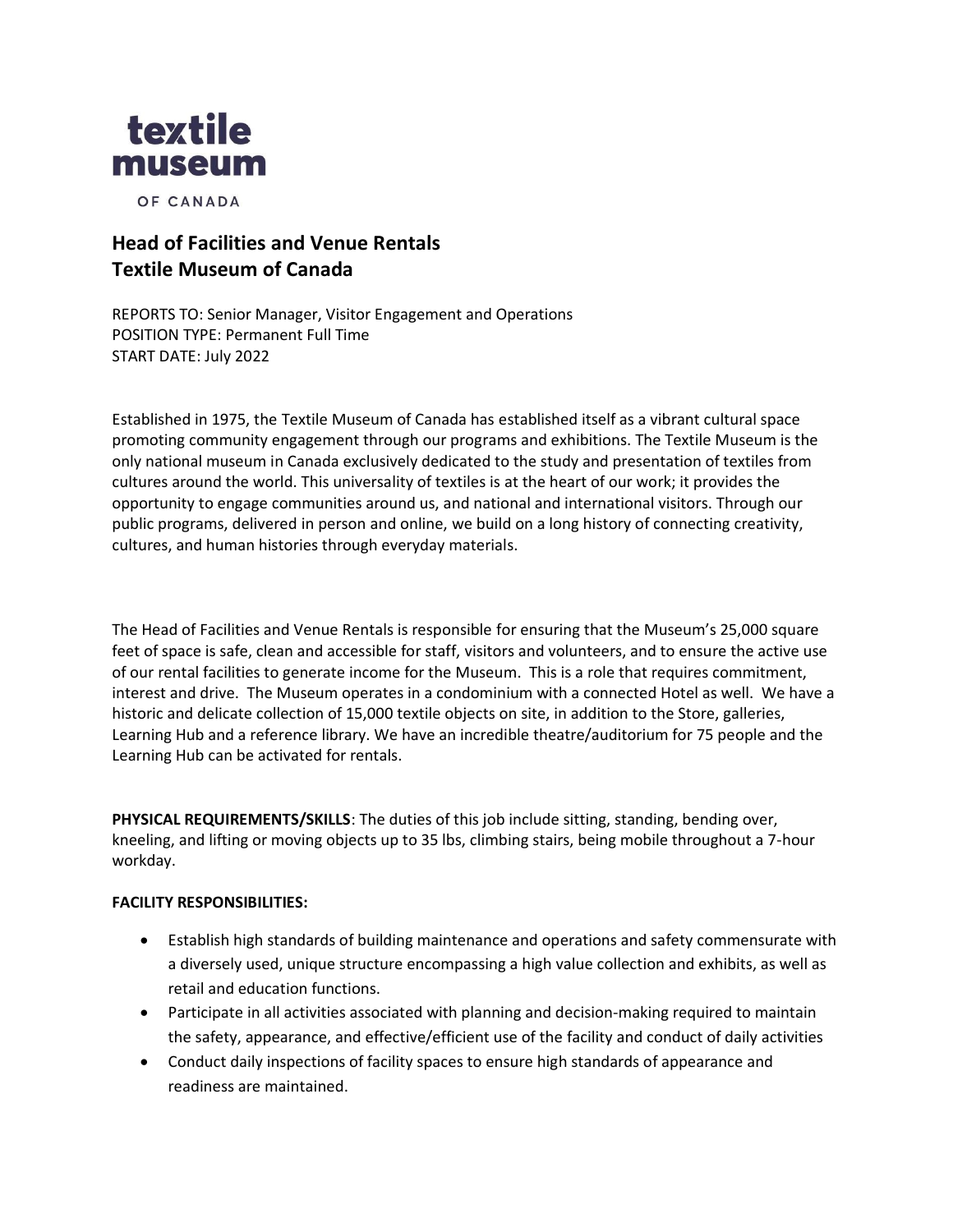- Respond to all building system failures. Diagnose their cause and supervise all activities required to restore proper operation.
- Plan for and supervise building structure and service systems repair, alteration, and upgrade projects.
- Respond to building security alerts, ensuring proper response is undertaken as well as proper security system operation is maintained.
- Maintain the library of building maintenance and operations manuals, reference documents, and spare parts.
- Manage the building key system for access control.
- Coordinate with other Museum staff to minimize the impact of building maintenance and operations activities upon Museum functions.
- Manage facility related issues with fabric donations and sorting requirements
- Manage the development and maintenance of IT infrastructure and technology resources.
- Maintain relationship with Hotel and Condominium Corporation including repairs access.
- Provide small fixes to museum spaces like painting, minor repairs

# **VENUE RENTAL RESPONSIBILITIES:**

- Oversee and achieve an ambitious annual revenue target set each fiscal
- Market and promote venue rentals to external clients through collaborative marketing efforts with marketing staff
- Make cold calls and develop relationships with corporate clients, as well as support outreach efforts for programming staff with discounted or cost-effective rentals
- Maintain excellent relationships with caterers and other suppliers for rentals and internal fundraising and programming events
- Ensure the efficient use and scheduling of all Museum facilities by serving as the single point of contact for scheduling all events; by maintaining an accurate calendar of all events in Museum facilities; by determining appropriate use of Museum spaces; and by scheduling the supervision or participation in these events by appropriate Museum staff (full-time, part-time, and volunteer).
- Support rentals with A/V equipment, ensuring smooth delivery of programs and events
- Ensure cleaning and suppliers are scheduled appropriately

# **CONTRACTS AND POLICIES:**

- Supervise all vendor contracts associated with structure maintenance and operations including janitorial, fire detection, fire protection, elevators, HVAC, security, audio/visual, electrical and mechanical
- Ensure Museum remains compliant with AODA regulation
- Ensure Museum remains compliant with Health & Safety regulations, maintaining certificate, policies and training logs
- Work with the Operations staff to create budgets and document expenses incurred for activities associated with building operation and maintenance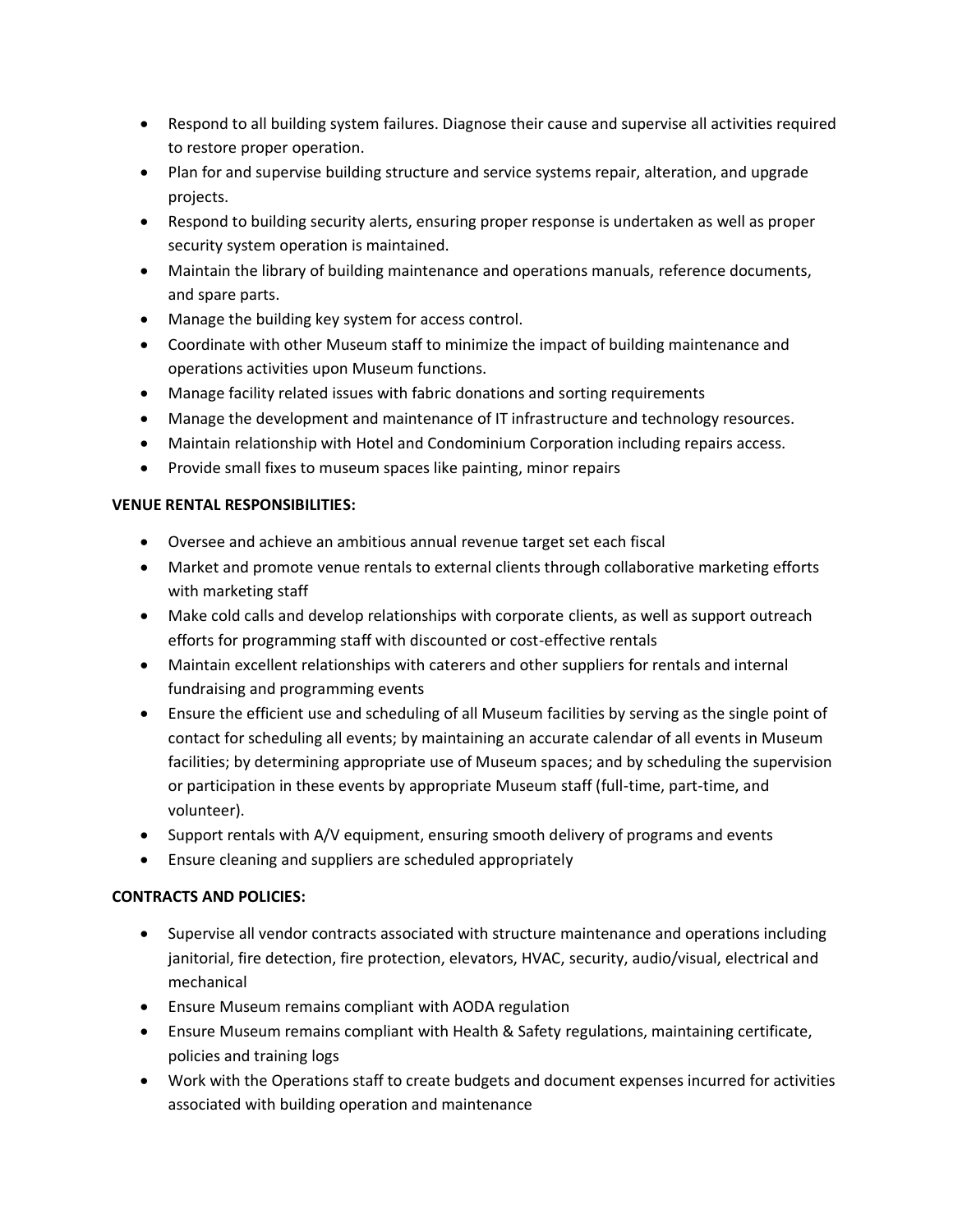- Ensure efficient daily operation of the Museum by ordering/purchasing all office supplies and equipment; by coordinating telephone, copier, and computer support
- Monitors emerging trends and best practices in the field of Museum facilities relating to collections storage and exhibits
- Work with the Director on annual insurance review and application.
- Ensure training of all staff on facilities procedures and venue rental safety and security.
- Ensure training of all staff on Museum security and emergency preparedness.

## **Supervisory Responsibilities:**

-Housekeeper/Hospitality staff person (part-time)

# **POSITION REQUIREMENTS:**

- Three years of facilities management experience with emergency and security procedures training and oversight
- One to two years of event venue management including respectful, compassionate and empathetic leadership and management skills
- **■** Discretion and poise are required
- High attention to detail and self-sufficient while working comfortably in a collaborative work environment with both staff and volunteers, members, donors and sponsors
- **EXECT FIEXIBILITY TO WORK Wednesday through Sunday between 9:30 am to 5:30 pm and 11 am to 8 pm,** with evenings as required (lieu time is possible)
- Demonstrated advanced written and oral communications skills
- **•** Proven experience seamlessly managing multiple projects and priorities simultaneously
- Knowledge of contract requirements
- Experience with invoicing/accounts payable and receivable
- Creative and future thinking to mitigate potential issues, and to monitor legislation and best practices for early adoption and integration into Museum systems
- Certified CPR training required
- A love of textiles and/or museums is an asset
- Fluency in more than one language is an asset
- Smart serve certification is an asset

# **COMPENSATION**

- 1. Starting Salary: \$52,000 per annum, paid biweekly
- 2. A comprehensive health and dental benefits package that begins on your first day
- 3. Two weeks of paid vacation to start
- 4. 10 paid sick days